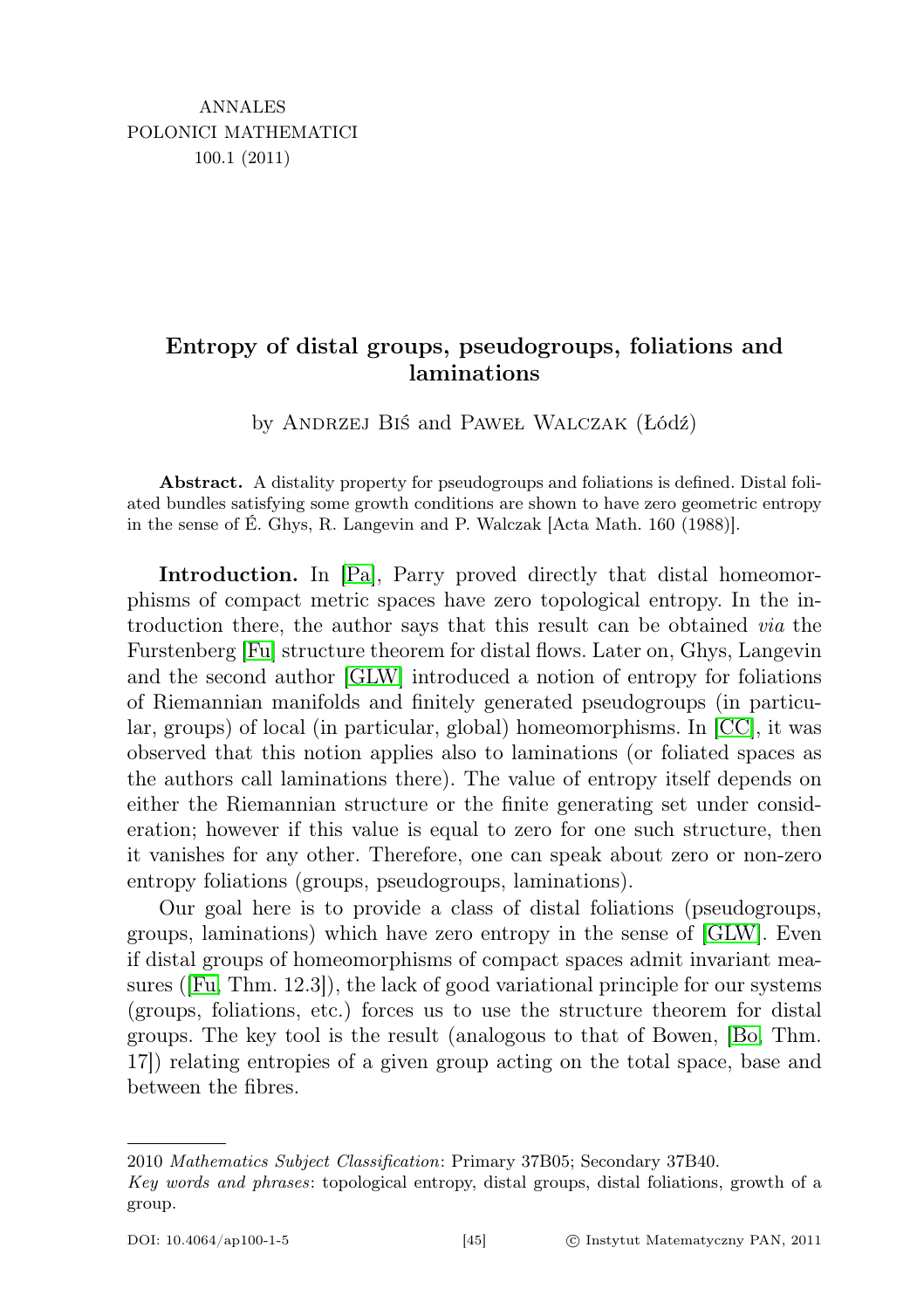1. Distality. Recall that a group  $G$  of homeomorphisms of a metric space  $(X, d)$  is said to be *distal* if for any distinct points x and y of X, the distances  $d(q(x), q(y))$ ,  $q \in G$ , are bounded away from zero. For compact X, this property is purely topological, i.e. independent of the distance function d. Naively, distality of a pseudogroup of local homeomorphisms of X could be defined in the same way assuming only that  $q$  ranges over all the elements of the pseudogroup which are defined at  $x$  and  $y$ . However, this approach fails immediately: even pseudogroups of local isometries are not distal in this sense.

<span id="page-1-0"></span>EXAMPLE 1. If  $\alpha$  and  $\beta$  are real numbers with  $\alpha/\beta \notin \mathbb{Q}$  and our pseudogroup on the circle  $S^1$  is generated by the rotations  $R_\alpha$  and  $R_\beta$  by the angles  $\alpha$  and  $\beta$ , respectively, and  $p_0$  and  $p_1$  are distinct points of  $S^1$  splitting it into two (open) arcs  $I_1$  and  $I_2$ , then the map  $h: I'_1 \cup I'_2 \to S^1$  defined for some arcs  $I'_1 \subset I_1$  and  $I'_2 \subset I_2$  with the common end point, say  $p_0$ , by  $f|I_1 = R_\alpha$  and  $f|I_2 = R_\beta$  belongs to our pseudogroup because pseudogroups are assumed to be closed under the operation of taking unions of their elements. One can find points  $x \in I_1$  and  $y \in I_2$  and a sequence  $n_k \to \infty$  of natural numbers such that  $d(f^{n_k}x, f^{n_k}y) \to 0$  as  $k \to \infty$ .

Therefore, a pseudogroup  $\Gamma$  of local homeomorphisms of X will here be called *distal* whenever there exists a symmetric set S generating  $\Gamma$ , closed under composition and such that

(1.1) 
$$
\inf \{ d(g(x), g(y)) ; g \in S, x, y \in D_g \} > 0
$$

for all  $x, y \in X$ ,  $x \neq y$ . (Hereafter,  $D_g$  denotes the domain of g.)

This definition is analogous to that in [\[AC\]](#page-8-0), where such a pseudogroup is called *strongly equicontinuous* whenever (up to some simplification) there exists such a generating set S with the following property: for any  $\epsilon > 0$  one can find  $\delta > 0$  such that the implication

$$
(1.2) \t d(x, y) < \delta \Rightarrow d(g(x), g(y)) < \epsilon
$$

holds for all  $g \in S$ , x and  $y \in D_q$ . Certainly, all strongly equicontinuous pseudogroups are distal.

One can also think about a pseudogroup  $\Gamma$  of local diffeomorphisms of a Riemannian manifold  $X$  to be *infinitesimally distal* whenever

$$
\inf\{\|dh(v)\|; h \in \Gamma, x \in D_h\} > 0
$$

for all nonzero vectors  $v \in T_xX$ ,  $x \in X$ . Here, the problem caused by admitting in pseudogroups arbitrary unions of elements as in Example [1](#page-1-0) does not appear but the notions of "standard" and infinitesimal distality are independent as has been shown for groups (or even, single transformations) by examples in [\[Re\]](#page-9-5) (see also [\[MN\]](#page-9-6)): (1) a diffeomorphism of  $S^1$  with irrational rotation number which is not  $C^1$ -conjugate to a rotation is distal but not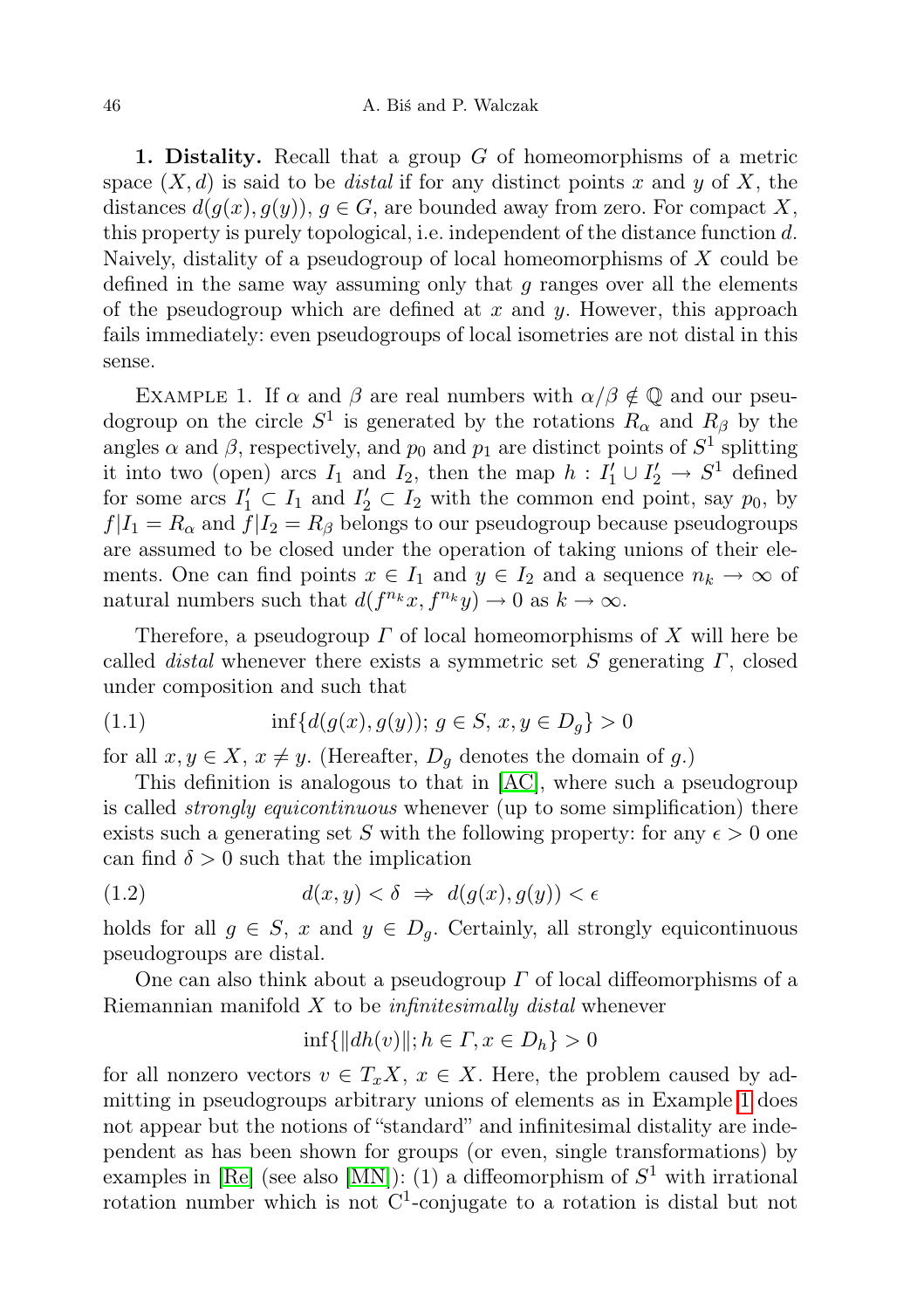infinitesimally distal and (2) the classical horocycle flow is infinitesimally distal but not distal (even after arbitrary reparametrization).

Let  $G$  and  $H$  be pseudogroups acting on topological spaces  $X$  and  $Y$ , respectively. Following Haefliger ([\[Hae\]](#page-9-7)) we say that an *étale morphism*  $\Phi$ :  $G \to H$  is a maximal collection  $\Phi$  of homeomorphisms of open subsets of X onto open subsets of Y such that:

- 1. if  $\phi \in \Phi$ ,  $q \in G$  and  $h \in H$ , then  $h \circ \phi \circ q \in \Phi$ ,
- 2. the domains  $D_{\phi}$  of the elements of  $\Phi$  form a covering of X,
- 3. if  $\phi, \psi \in \Phi$ , then  $\phi \circ \psi^{-1} \in H$ .

An étale morphism is called an *equivalence* if the collection  $\Phi^{-1} = {\phi^{-1}}$ :  $\phi \in \Phi$  is also an étale morphism of H into G. We say that an étale morphism  $\Phi: G \to H$  is *generated* by a subset  $\Phi_0 \subset \Phi$  if

$$
\Phi = \{ h \circ \phi \circ g : g \in G, h \in H, \phi \in \Phi_0 \}.
$$

Finally, the pseudogroups  $G$  and  $H$  are said to be *equivalent* if there exists an equivalence  $\Phi: G \to H$ ; moreover, G and H are finitely equivalent if the equivalence  $\Phi: G \to H$  is generated by a finite collection  $\Phi_0$ .

Following the lines of the proof of Lemma 8.8 in [\[AC\]](#page-8-0) one can establish the following.

PROPOSITION 1. If two pseudogroups  $\Gamma_1$  and  $\Gamma_2$  are finitely equivalent and one of them is distal, then so is the other.

*Proof.* Denote by S a symmetric set of generators of  $\Gamma_1$  that is closed under compositions and satisfies the conditions of our definition of distality. We may also assume (Definition 8.4(ii) in  $[AC]$ ) that S is closed under restrictions to open sets, thus each  $g \in \Gamma_1$  is a combination of maps in S. Assume that  $\Gamma_1$  is a distal pseudogroup and choose a finite set  $\Phi_0$  generating an equivalence  $\Phi$  of  $\Gamma_1$  and  $\Gamma_2$ .

Using the same arguments as in the proof of Lemma 8.8 in [\[AC\]](#page-8-0) we deduce that the set

$$
S' := \{ \phi \circ g \circ \psi^{-1} : g \in S, \, \phi, \psi \in \Phi_0 \}
$$

is symmetric, generates  $\Gamma_2$  and is closed under compositions. Take arbitrary distinct points  $x_1, y_1 \in X$ . The distality of  $\Gamma_1$  yields

$$
(1.3) \t\t\t inf{d(g(x_1), g(y_1)) : g \in S, x_1, y_1 \in D_g} > 0.
$$

Fix  $\psi$  in  $\Phi_0$ , put  $x_{\psi} := \psi(x_1)$  and  $y_{\psi} := \psi(y_1)$ . Notice that  $\Phi_0$  is a finite family of local homeomorphisms, thus

(1.4) 
$$
\inf \{ d(\phi \circ g \circ \psi^{-1}(x_{\psi}), \phi \circ g \circ \psi^{-1}(y_{\psi})) : g \in S, \ \phi \in \Phi_0, \ x_{\psi}, y_{\psi} \in D_{\phi \circ g \circ \psi^{-1}} \} > 0
$$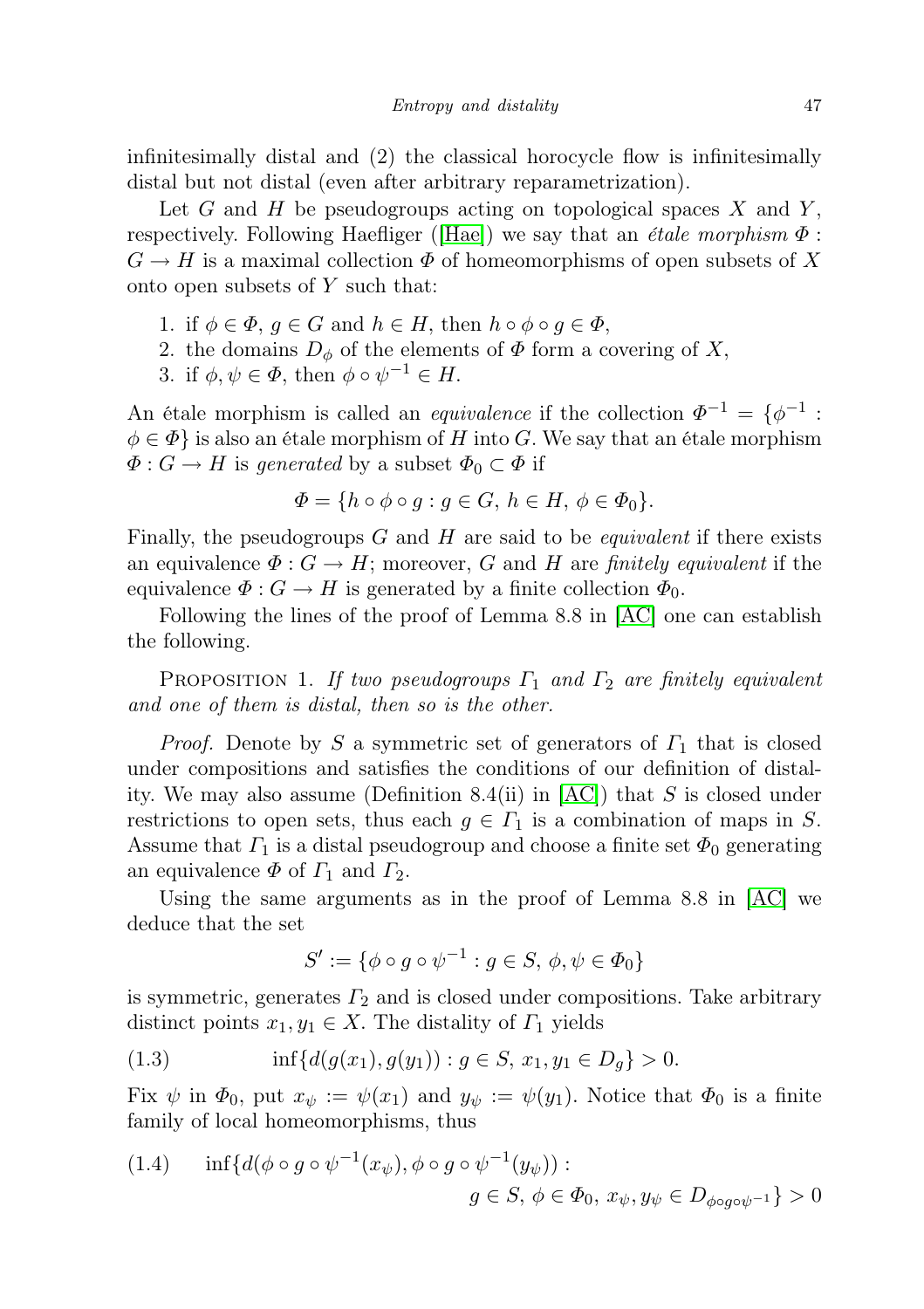and therefore we conclude that for any pair of distinct points  $x_2, y_2 \in Y$ ,  $\inf\{d(\phi\circ g\circ\psi^{-1}(x_2),\phi\circ g\circ\psi^{-1}(y_2)): g\!\in\!S,\phi,\psi\!\in\!\Phi_0,x_2,y_2\!\in\!D_{\phi\circ g\circ\psi^{-1}}\}\!>\!0,$ which completes the proof.

Since holonomy pseudogroups (acting on different transversals) of a given foliation (or lamination)  $\mathcal F$  are equivalent (and finitely equivalent when the foliated space under consideration is compact), one may call a foliation (lamination) of a compact manifold (space) *distal* whenever its holonomy pseudogroup is distal. For example, Riemannian foliations and foliated bundles obtained from suspensions of discrete distal groups are distal. (Several examples of distal groups and a classification of all such groups are provided in  $[Fu]$ .)

**2. Entropy.** Let  $\mathcal G$  be a compactly generated pseudogroup on a compact metric space  $(X, d)$  generated by a finite symmetric set  $G_1$ . Following GLW we shall say that two points x and y of X are  $(n, \epsilon)$ -separated whenever there exists a product  $g \in \mathcal{G}$  of  $k \leq n$  generators such that x and y lie in the domain of g and  $d(g(x), g(y)) \geq \epsilon$ . Let  $s(n, \epsilon, \mathcal{G}_1)$  denote the maximal number of  $(n, \epsilon)$ -separated points of X. Let

<span id="page-3-0"></span>
$$
s(\epsilon, \mathcal{G}_1) = \limsup_{n \to \infty} \frac{1}{n} \log s(n, \epsilon, \mathcal{G}_1)
$$

and

(2.1) 
$$
h(\mathcal{G}, \mathcal{G}_1) = \lim_{\epsilon \to 0} s(\epsilon, \mathcal{G}_1).
$$

Obviously, the limit (either finite or infinite) in [\(2.1\)](#page-3-0) exists.

The quantity  $h(\mathcal{G}, \mathcal{G}_1)$  is called the (topological) entropy of  $\mathcal G$  with respect to  $\mathcal{G}_1$ . It can be defined not only in terms of  $(n, \epsilon)$ -separated sets but also in terms of  $(n, \epsilon)$ -spanning sets. Namely, one can just rewrite the formulae defining the entropy replacing the numbers  $s(n, \epsilon)$  by  $r(n, \epsilon)$ , where  $r(n, \epsilon)$ is the minimal cardinality of an  $(n, \epsilon)$ -spanning subset of X; a subset A of X is said to be  $(n, \epsilon)$ -spanning whenever for any  $x \in X$  there exists  $y \in A$ such that  $d(g(x), g(y)) < \epsilon$  for all products g of  $k \leq n$  generators for which  $x$  and  $y$  lie in the domain of  $g$ .

If  $G$  is a finitely generated group of homeomorphisms of  $X$ , then the entropy of G with respect to a finite generating set  $G_1$  is defined as the entropy of the pseudogroup  $\mathcal{G} = \mathcal{G}(G_1)$  generated by  $G_1$  (with respect to the same  $G_1$ , of course). Therefore, we may write

$$
h(G, G_1) = h(\mathcal{G}(G_1), G_1).
$$

Clearly, the entropy of  $G$  depends strongly on the choice of  $G_1$ . In fact, if  $\mathcal{G}'_1$  is another generating set, then there exists  $m \in \mathbb{N}$  such that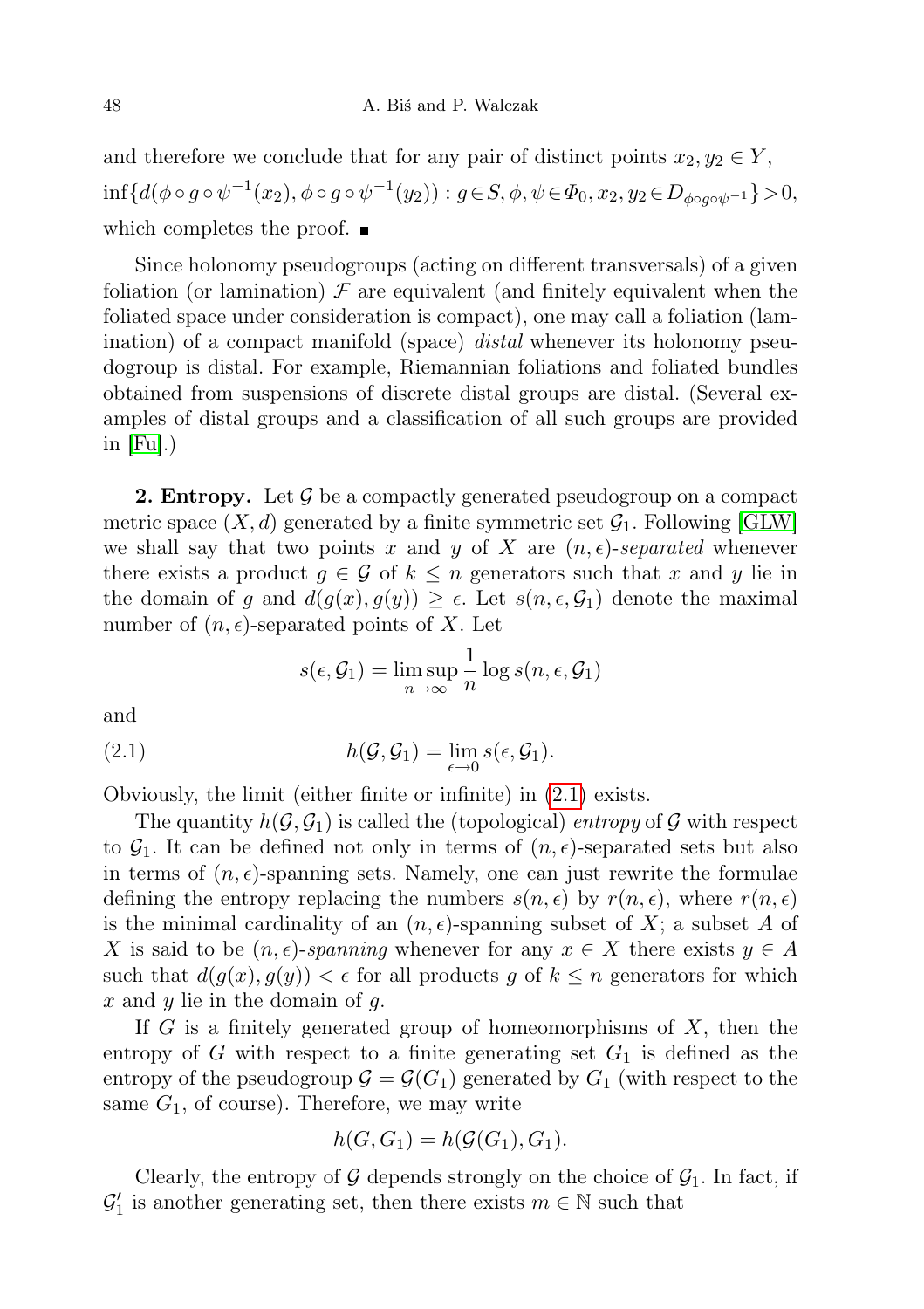$$
s(n, \epsilon, \mathcal{G}_1) \leq s(mn, \epsilon, \mathcal{G}_1') \quad \text{and} \quad s(n, \epsilon, \mathcal{G}_1') \leq s(mn, \epsilon, \mathcal{G}_1)
$$

for all n and  $\epsilon$ . Consequently,

$$
\frac{1}{m}h(\mathcal{G},\mathcal{G}_1)\leq h(\mathcal{G},\mathcal{G}_1')\leq mh(\mathcal{G},\mathcal{G}_1).
$$

However, if  $h(\mathcal{G}, \mathcal{G}_1) = 0$  for one generating set  $\mathcal{G}_1$ , then  $h(\mathcal{G}, \mathcal{G}'_1) = 0$  for any other generating set  $\mathcal{G}'_1$ . Therefore, we can distinguish between pseudogroups (and groups) with vanishing entropy and those with nonvanishing entropy.

Given a compact subset K of X, the restricted entropy  $h(\mathcal{G}, \mathcal{G}_1, K)$  can be defined by replacing the numbers  $s(n, \epsilon)$  (resp.,  $r(n, \epsilon)$ ) above by  $s(n, \epsilon, K)$ (resp.,  $r(n, \epsilon, K)$ ), the maximal cardinalities of  $(n, \epsilon)$ -separated (resp., the minimal cardinality of  $(n, \epsilon)$ -spanning) subsets of K. Certainly,  $h(\mathcal{G}, \mathcal{G}_1, K) \leq$  $h(\mathcal{G}, \mathcal{G}_1)$  for all K contained in X.

It is easy to see that the entropy of the group generated by a single transformation  $f$  of  $X$  equals twice the topological entropy of  $f$ . For more about entropy of groups and pseudogroups we refer to [\[GLW\]](#page-9-2), [\[CC,](#page-9-3) Chapter 13] and [\[Wa\]](#page-9-8).

Now, if  $\mathcal F$  is a foliation (or lamination) of a compact manifold (or space) M and g is a leafwise Riemannian structure on  $M$ , then the *geometric entropy*  $h(\mathcal{F}, g)$  of  $\mathcal F$  with respect to g can be defined by

(2.2) 
$$
h(\mathcal{F}, g) = \sup_{\mathcal{U}} \frac{1}{\Delta(\mathcal{U})} h(\mathcal{H}_{\mathcal{U}}, (\mathcal{H}_{\mathcal{U}})_1)
$$

where U ranges over all good coverings of M by foliated charts,  $\Delta(U)$  denotes the lower upper bound for the diameters (in the metric induced by  $g$ ) of plaques of charts in  $\mathcal{U}, \mathcal{H}_{\mathcal{U}}$  is the holonomy pseudogroup determined by  $\mathcal{U}$ on the space of plaques and  $\mathcal{H}_{\mathcal{U}_1}$  is the set of elementary holonomy maps corresponding to all pairs of overlapping charts of  $U$ .

The original definition in [\[GLW\]](#page-9-2) was different but it has been shown ([\[GLW,](#page-9-2) Thm. 3.4], see also [\[CC\]](#page-9-3) and [\[Wa\]](#page-9-8)) that the two approaches provide the same number. The geometric entropy of a foliation (lamination) depends on the choice of the leafwise Riemannian structure but again, as in the case of the entropy for pseudogroups, its vanishing or non-vanishing does not:  $h(\mathcal{F}, g) = 0$  for some g if and only if  $h(\mathcal{F}, g') = 0$  for any other Riemannian structure  $g'$ . As before, we refer to [\[GLW\]](#page-9-2), [\[CC\]](#page-9-3) and [\[Wa\]](#page-9-8) for more about the entropy of foliations (laminations). Here, we will just remark that the geometric entropy of a suspension vanishes if and only if the topological entropy of the suspended group does.

**3. Quotients.** Let X and Y be compact metric spaces and  $\pi : X \to Y$ a continuous surjection. Let  $G$  be a finitely generated group acting simulta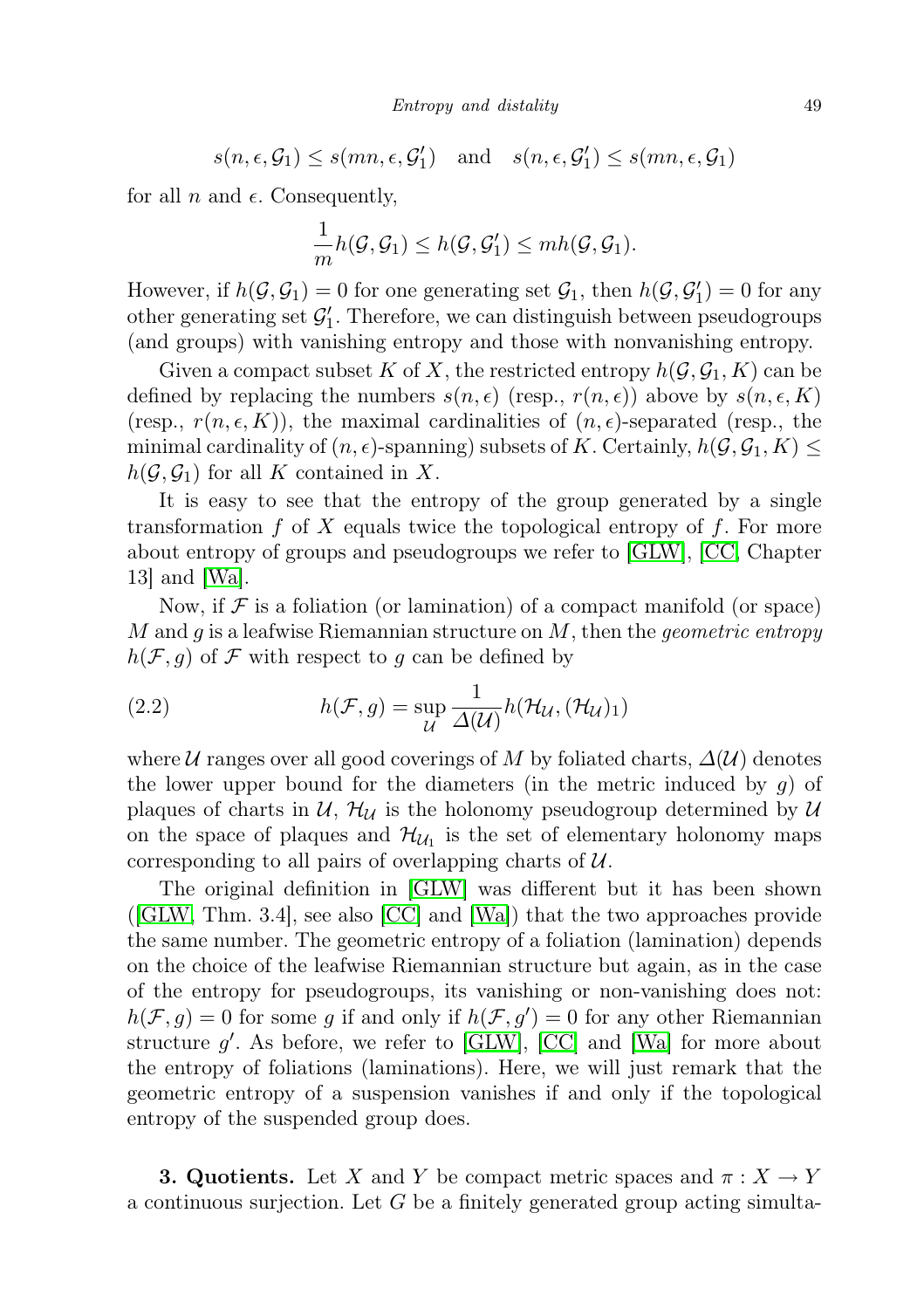neously on  $X$  and  $Y$  in such a way that

$$
\pi(g(x)) = g(\pi(x))
$$

for all  $x \in X$  and  $g \in G$ . Let  $G_1$  be a finite symmetric set generating G.

Recall that the growth of  $G$  is *linear* (*polynomial, exponential* etc.) whenever there exists a function  $f : \mathbb{N} \to \mathbb{N}$  which is linear (polynomial, exponential etc.) such that the cardinalities  $g(n)$  of the sets  $G_n := \{g_{i_1} \circ \cdots \circ g_{i_n} :$  $g_{i_j} \in G_1$   $(n \in \mathbb{N})$  satisfy

$$
af(bn) \le g(n) \le Af(Bn)
$$

for all  $n \in \mathbb{N}$  and some positive numbers  $a, b, A$  and B. Certainly this definition is correct: the growth type of  $G$  is independent of the choice of the generating set  $G_1$ . Already in [\[GLW\]](#page-9-2), it was observed that the entropy of a group depends a priori on two factors: the topological entropies of generators and the growth of the group. For example,

(1) any homeomorphism of a circle has topological entropy zero but the free group generated by two such homeomorphisms  $h_1$  and  $h_2$  which have sinks  $x_1$  and  $x_2$  and sources  $y_1$  and  $y_2$  such that  $\{x_1, y_1\} \cap \{x_2, y_2\} = \emptyset$  has exponential growth and positive entropy, while

(2) any homeomorphism of positive topological entropy generates a group of linear growth and positive entropy.

<span id="page-5-1"></span>The main result of this section reads as follows.

<span id="page-5-0"></span>THEOREM 1. If  $G$  has linear growth, then

(3.1)  $h(G, G_1, X) \le h(G, G_1, Y) + C \cdot \sup\{h(G, G_1, \pi^{-1}(y)) : y \in Y\}.$ for some constant  $C > 1$ .

Proof. Most of the arguments follow those of Theorem 17 in [\[Bo\]](#page-9-4), a modification is needed just in final steps.

So, denote by A the second term in  $(3.1)$ , assume that A is finite (otherwise there is nothing to prove), and fix  $\epsilon, \eta > 0$ . For any  $\eta \in Y$  choose  $N(y) \in \mathbb{N}$  in such a way that

$$
\log r(N(y), \epsilon, \pi^{-1}(y)) \le N(y)(A + \eta)
$$

Choose  $(N(y), \epsilon)$ -spanning subsets  $E_y$  of the fibres  $\pi^{-1}(y)$ ,  $y \in Y$ , of minimal cardinality and set

$$
U_y = \bigcup_{z \in E_y} \bigcap_{g \in G_{N(y)}} g^{-1}(B(g(z), 2\epsilon)).
$$

Certainly,  $U_y$ 's are open neighbourhoods of the fibres  $\pi^{-1}(y)$ , therefore for any  $y \in Y$  there exists  $\theta(y) > 0$  for which  $\pi^{-1}(B(y, \theta(y))) \subset U_y$ . Choose a finite cover of Y consisting of sets  $B(y_i, \theta(y_i))$ ,  $i = 1, \ldots, p$ , and let  $\delta > 0$  be a Lebesgue number of this cover.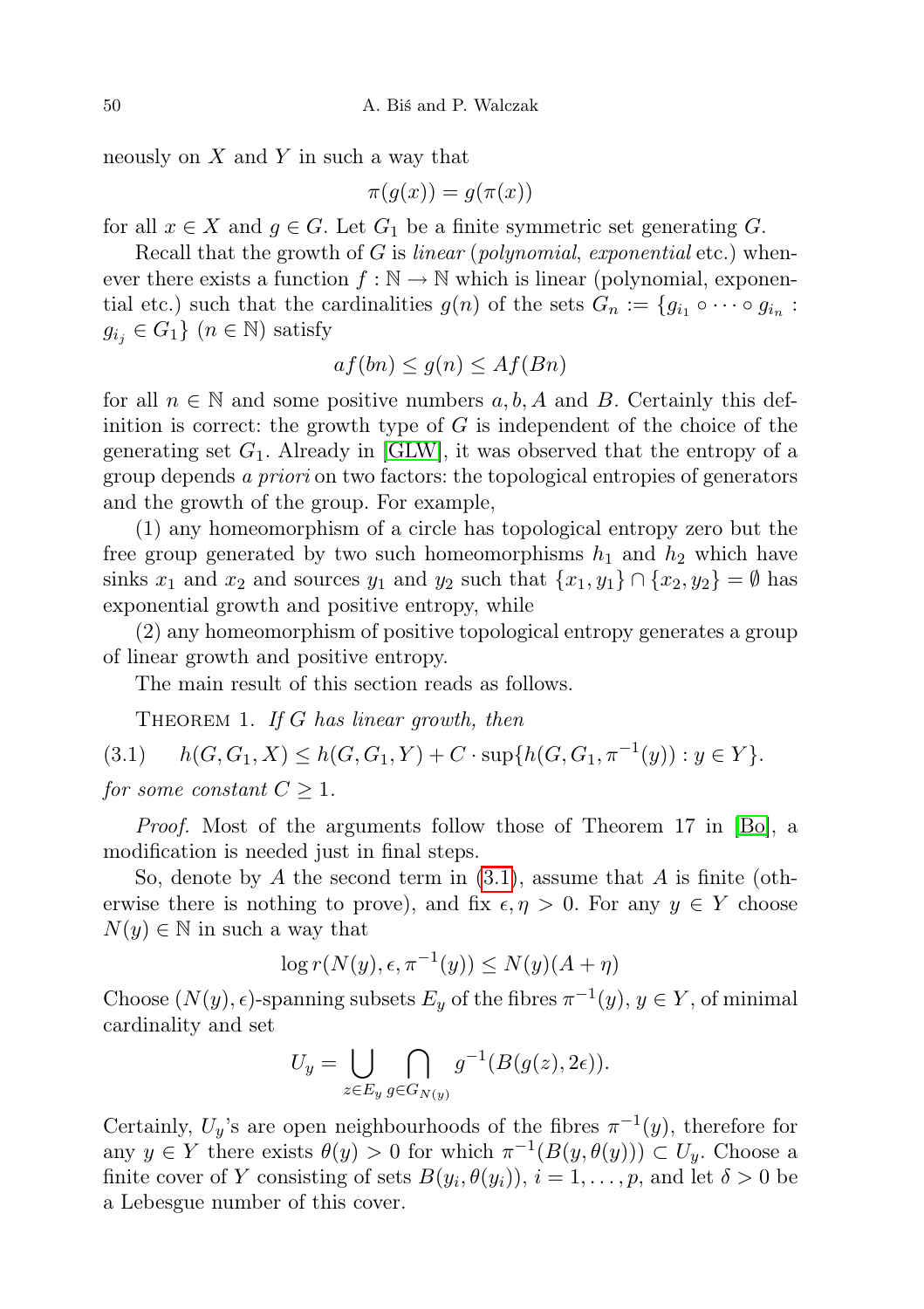Let now  $E_n$  be an  $(n, \delta)$ -spanning subset of Y of minimal cardinality. For any  $z \in E_n$  and  $g \in G_n$  choose an index  $\iota(z, g) \in \{1, \ldots, p\}$  for which the closure of  $B(g(z), \delta/2)$  is contained in  $B(y_{\iota(z,g)}, \theta(y_{\iota(z,g)}))$ . Choose also minimal subsets  $A_n(z)$  of  $G_n$  for which the balls of centres  $g \in A_n(z)$  and radii  $N(y_{\iota(z,g)})$  cover  $G_n$  in the Cayley graph of G. Define

$$
V(z, (\xi_g, g \in A_n(z)))
$$
  
= {x \in X : d(h(g(x)), h(\xi\_g)) < 2\epsilon, g \in A\_n(z), h \in G\_{N(y\_{\iota(g,z)})} }

for all  $z \in E_n$  and  $\xi_g \in E_{y_{\iota(z,g)}}$ . Notice that

$$
V(z, (\xi_g, g \in A_n(z))) = \bigcap_{g \in A_n(z)} g^{-1} \Big( \bigcap_{h \in G_{N(y_{\iota(z,g)})}} h^{-1}B(h(\xi_g), 2\epsilon) \Big)
$$

Take an arbitrary point  $x_0 \in X$  and let  $x'_0 = \pi(x_0)$ . For  $x'_0 \in Y$  there exists  $z \in E_n$  such that  $d(g(x'_0), g(z)) < \delta$ , for any  $g \in G_n$ .

Since the ball  $B(g(z), \delta/2)$  is contained in  $B(y_{\iota(z,g)}, \theta(y_{\iota(z,g)}))$  and

$$
\pi^{-1}(B(y_{\iota(z,g)}, \theta(y_{\iota(z,g)}))) \subset \bigcup_{\xi \in E_{y_0}} \bigcap_{h \in G_{N(y_0)}} h^{-1}(B(h(\xi), 2\epsilon)),
$$

where  $y_0 = y_{\iota(z,g)}$ , we conclude that for any  $g \in A_n(z)$  there exists  $\xi_g' \in E_{y_0}$ such that

$$
g(x'_0) \in \bigcap_{h \in G_{N(y_{\iota(z,g)})}} h^{-1}B(h(\xi'_g), 2\epsilon).
$$

The points  $g(x_0')$  and  $g(x_0)$  are in the same fibre  $E_{y_0}$ , so there exists  $\xi_g \in E_{y_0}$ such that

$$
g(x_0) \in \bigcap_{h \in G_{N(y_{\iota(z,g)})}} h^{-1}B(h(\xi_g), 2\epsilon)
$$

and

$$
x_0 \in \bigcap_{g \in A_n(z)} g^{-1} \Big( \bigcap_{h \in G_{N(y_{\iota(z,g)})}} h^{-1}B(h(\xi_g), 2\epsilon) \Big).
$$

Thus all such sets  $V(z,(\xi_q))$  cover X while any  $(n,4\epsilon)$ -separated subset of X may have at most one point in common with each of them. Indeed, assume that, on the contrary, two distinct points  $x_1$  and  $x_2$  which are  $(n, 4\epsilon)$ separated in X, belong to the same set

$$
\bigcap_{g\in A_n(z)} g^{-1}\Big(\bigcap_{h\in G_{N(y_{\iota(z,g)})}} h^{-1}B(h(\xi_g), 2\epsilon)\Big).
$$

Then for any  $g \in A_n(z)$  and  $h \in G_{N(y_{\iota(z,g)})}$  we have  $hg(x_1), hg(x_2) \in$  $B(h(\xi_q), 2\epsilon)$ . Thus,  $d(hg(x_1), hg(x_2)) < 4\epsilon$  while  $hg \in G_n$ , which contradicts that the points  $x_1, x_2$ , are  $(n, 4\epsilon)$ -separated.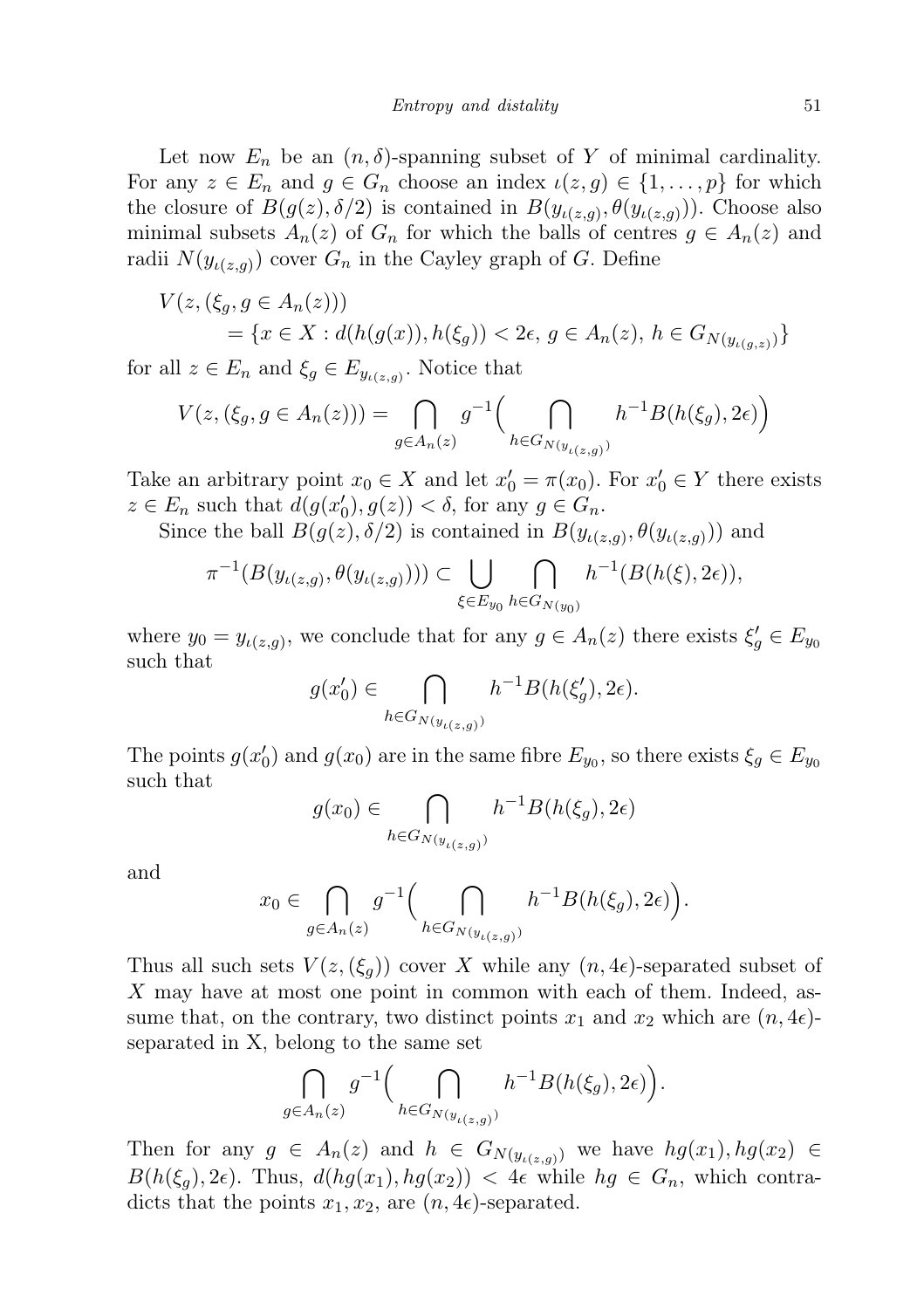For any  $z \in E_n$ , the number  $\nu(z)$  of such sets  $V(z, (\xi_q, g \in A_n(z)))$  is bounded from above by

$$
\prod_{g \in A_n(z)} r(N(y_{\iota(z,g)}), \epsilon, \pi^{-1}(y_{\iota(z,g)})).
$$

So,

$$
\log \nu(z) \leq \sum_{g \in A_n(z)} \log r(N(y_{\iota(z,g)}), \epsilon, \pi^{-1}(y_{\iota(z,g)}))
$$
  
 
$$
\leq \#A_n(z) \max \{N(y_1), \dots, N(y_p)\} \cdot (A + \eta).
$$

Therefore, taking into account that the sequence  $A_n(z) \subset G_n$ ,  $n \in \mathbb{N}$ , has linear growth

$$
\log \nu(z) \le Cn(A + \eta)
$$

for some constant  $C$  depending on the growth of  $G$ . Consequently,

$$
s(n, 4\epsilon, X) \le r(n, \delta, Y) \exp(Cn(A + \eta))
$$

and

$$
\frac{1}{n}\log s(n, 4\epsilon, X) \le \frac{1}{n}\log r(n, \delta, Y) + C(A + \eta).
$$

Passing to the limits yields  $(3.1)$ .

4. Entropy and distality for groups and foliated bundles. Recall after  $[F\psi]$  that any minimal distal action of a group G on a compact metric space X can be expressed as  $(X_n, G)$ , where  $\eta$  is an ordinal,  $(X_0, G)$  is a trivial action on a singleton,  $(X_{\xi+1}, G)$   $(\xi < \eta)$  is an isometric extension of  $(X_{\xi}, G)$ , and  $(X_{\xi}, G)$  is the limit of the family  $(X_{\zeta}, G)$ ,  $\zeta < \xi$ , when  $\xi$  is a limit ordinal  $\leq \eta$ . Recall also that an action  $(Y, G)$  is an *isometric* extension of an action  $(Z, G)$  if there exists a mapping  $\pi$  from Y onto Z which commutes with the corresponding actions of the group  $G$  (that is,  $\pi(g(y)) = g(\pi(y))$  for all  $y \in Y$  and such that all the elements of G act isometrically on the fibres of  $\pi$  (that is,  $d(g(y_1), g(y_2)) = d(y_1, y_2)$  whenever  $\pi(y_1) = \pi(y_2)$ , d being the distance function on Y). Finally, recall that  $(Y, G)$  is the *limit* of a family  $(Z_{\alpha}, G)$ ,  $\alpha \in A$ , whenever there exist surjective mappings  $\pi_{\alpha}: Y \to Z_{\alpha}$  commuting with the corresponding actions of the group G and such that for any distinct points  $y_1$  and  $y_2$  of Y there exists  $\alpha \in A$  for which  $\pi_{\alpha}(y_1) \neq \pi_{\alpha}(y_2)$ .

<span id="page-7-0"></span>LEMMA 1. If G has linear growth,  $(Y, G)$  is an isometric extension of  $(Z, G)$  and the entropy of G on Z is equal to zero, then the entropy of G on Y is zero as well.

*Proof.* Follows directly from Theorem [1.](#page-5-1)  $\blacksquare$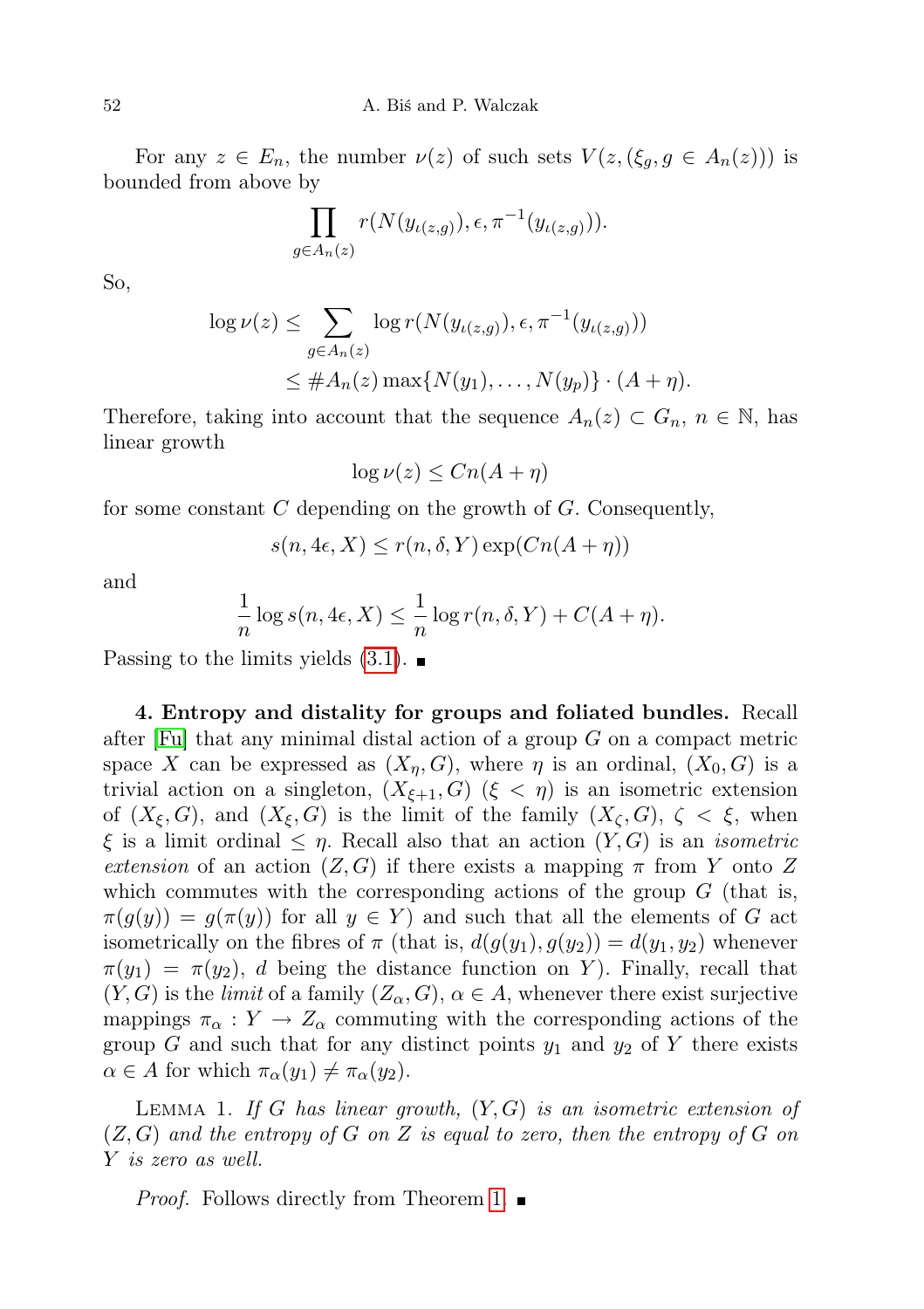LEMMA 2. If  $(Y, G)$  is a limit of the family  $(Z_{\alpha}, G)$ ,  $\alpha \in A$ , and G has zero entropy on  $Z_{\alpha}$  for all  $\alpha$ , then G has zero entropy on Y.

*Proof.* Denote by  $d_{\alpha}$  a metric on  $Z_{\alpha}$  and put

$$
d(y_1, y_2) = \sup_{\alpha} d_{\alpha}(\pi_{\alpha}(y_1), \pi_{\alpha}(y_2))
$$

for  $y_1, y_2 \in Y$ . Certainly, d is a pseudometric on Y. If  $d(y_1, y_2) = 0$ , then  $d_{\alpha}(\pi_{\alpha}(y_1), \pi_{\alpha}(y_2)) = 0$  and  $\pi_{\alpha}(y_1) = \pi_{\alpha}(y_2)$  for all  $\alpha \in A$ , consequently,  $y_1 = y_2$  and d occurs to be a metric.

Now, if points  $y_1, \ldots, y_N$  are  $(n, \epsilon)$ -spanning on  $(Y, G)$ , then there exists  $\alpha \in A$  for which  $\pi_{\alpha}(y_1), \ldots, \pi_{\alpha}(y_N)$  are all distinct. Choose a point  $z_{\alpha} \in Z_{\alpha}$ . Then  $z_{\alpha} = \pi_{\alpha}(y)$  and  $d(g(y), g(y_i)) \leq \epsilon$  for some  $y \in Y$ ,  $i \in \{1, ..., N\}$  and all products g of  $k \leq n$  generators of G. Inequalities  $d_{\alpha}(g(z_{\alpha}), g(\pi_{\alpha}(y_i)) \leq$  $d(g(y), g(y_i)) < \epsilon$  show that the set  $\{\pi_\alpha(y_1), \ldots, \pi_\alpha(y_N)\}\$ is  $(n, \epsilon)$ -spanning on  $Z_{\alpha}$ . Therefore, the entropy of G on Y does not exceed that on  $Z_{\alpha}$ , which is equal to zero.

THEOREM 2. Any finitely generated, linear growth, minimal and distal  $group G of homeomorphisms of a compact metric space X has zero entropy.$ 

*Proof.* Let  $(X, G) = (X_n, G)$  as above. Denote by  $\Sigma$  the set of ordinals  $\xi \leq \eta$  for which the entropy of G on  $X_{\xi}$  is zero. Obviously,  $0 \in \Sigma$ . By Lemma [1,](#page-7-0) if  $\xi \in \Sigma$ , then  $\xi + 1 \in \Sigma$ . By Lemma 2,  $\xi \in \Sigma$  if  $\xi$  is a limit ordinal for which all the ordinals  $\zeta \leq \xi$  belong to  $\Sigma$ . By transfinite induction,  $\eta \in \Sigma$ .

Directly from the definitions and the above theorem we obtain

Corollary 1. The geometric entropy of a compact minimal distal foliated bundle vanishes whenever its holonomy group has linear growth.  $\blacksquare$ 

REMARK. It would be interesting to either prove the theorems of this paper without assuming linear growth or provide examples of distal groups (pseudogroups, foliations) of positive entropy. Such examples, if any, would show better the (already mentioned) influence of growth of groups/pseudogroups/ foliations on the value of entropy of such systems as well as the significance of the difference between distality and equicontinuity: certainly, equicontinuous systems have zero entropy. Unfortunately, at the moment, the authors are not able to provide such proofs or examples.

Acknowledgements. The paper is supported by grant no. 201 270035 of the Polish Ministry of Science and Higher Education.

## References

<span id="page-8-0"></span>[\[AC\]](http://dx.doi.org/10.1007/s00209-008-0432-4) J. Álvarez López and A. Candel, Equicontinuous foliated spaces, Math. Z. 263 (2009), 725–774.